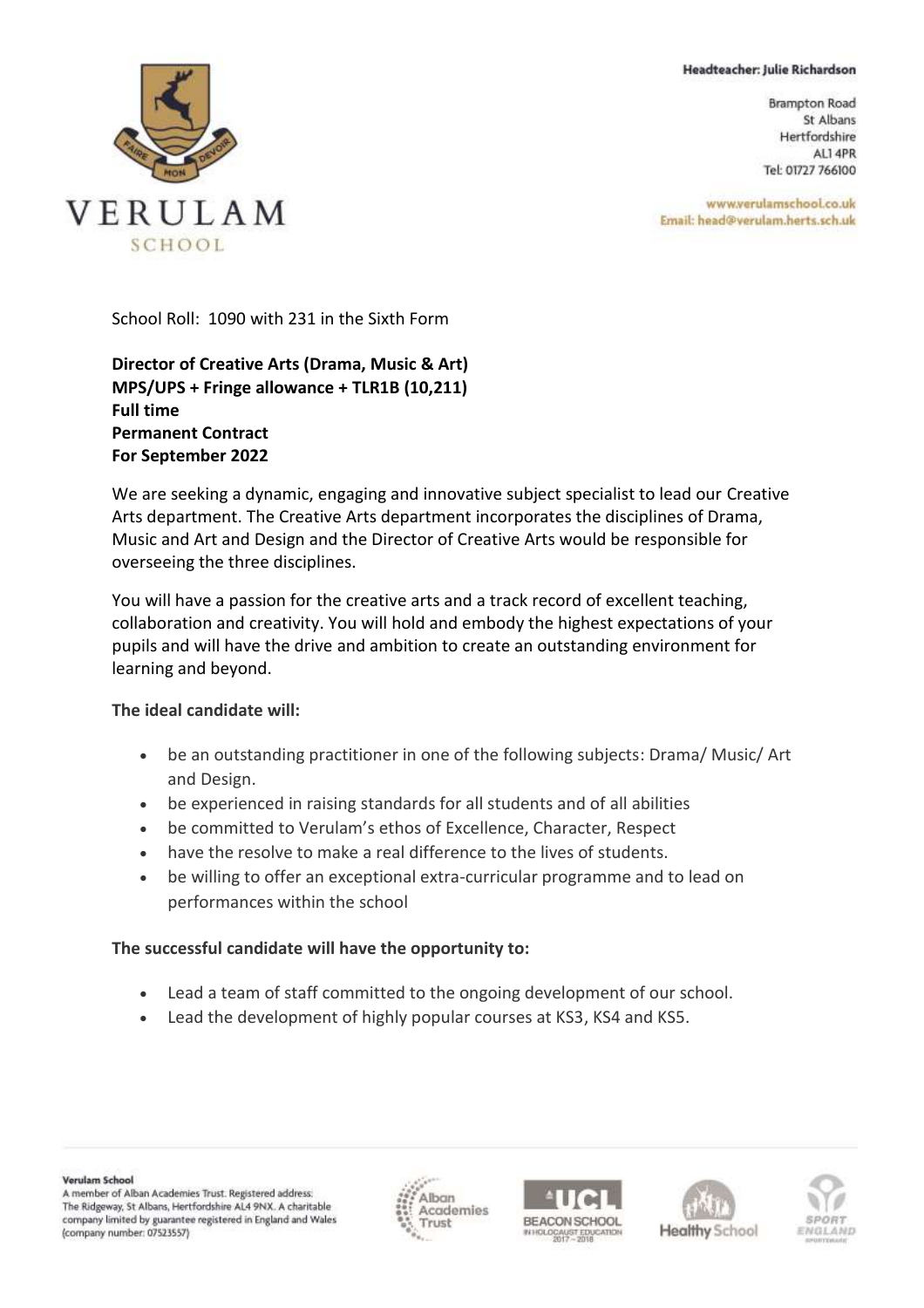- Access continuous staff development. We have optional weekly in school sessions of a high standard and a range of external courses are available to all staff. We also strongly support NPQML, NPQSL and Lead Practitioner courses.
- join the AAT network and have access to a range of benefits including professional development opportunities.

We are located in St Albans, a beautiful and vibrant Cathedral city with a lively cultural life and a huge variety of restaurants, bars, pubs and shops. Recently named in the Sunday Times as the best place in the southeast to live, St Albans is surrounded by beautiful countryside but is still only 20 minutes from London by train and with easy access to motorways and airports.

Verulam places great emphasis on extra-curricular activity and engagement, and benefits from outstanding attendance and exemplary behaviour.

Verulam School is a high achieving boys' school with a mixed Sixth Form, which forms part of the highly successful BeauSandVer consortium. As a school, our core values of "*Excellence, Character*, *Respect*" permeate all that we do.

The school has good GCSE and A Level results and achieved an above average Progress 8 score of +0.22 in 2019. (Last national data set). It was judged to be a Good school in all categories by Ofsted in October 2018.

Verulam School is a member of the Alban Academies Trust, together with Sandringham and Ridgeway Secondary Schools, and 4 Primary and Infants' Schools. We work together within the Trust to share best practice, deliver joint training, promote the highest of expectations and raise achievement for all students. The Trust's motto is 'Educational Excellence for All.' The Trust offers significant opportunities for career development of staff at all levels of the organisation.

Verulam School is an equal opportunity employer, committed to diversity and the creation of an inclusive environment for all employees. Employment selections are made according to suitability for the post, irrespective of background or protected characteristic. Verulam School is committed to safeguarding and promoting the welfare of children, and applicants must be willing to undergo child protection screening appropriate to the post, including checks with past employers and the Disclosure and Barring Service.

If you wish to have a tour of the school or ask any questions, please contact Allison Hudd on [allison.hudd@verulam.herts.sch.uk](mailto:allison.hudd@verulam.herts.sch.uk) or 01727 766100.

To apply, please submit a completed application form for teaching staff, and a covering letter explaining how your skills, experience, knowledge and personal qualities meet the job description for the post. The application form is available to download from <https://verulamschool.co.uk/job-vacancies/>

Send your completed application to Allison Hudd on [allison.hudd@verulam.herts.sch.uk](mailto:allison.hudd@verulam.herts.sch.uk) by noon on the closing date.

Verulam School

A member of Alban Academies Trust. Registered address: The Ridgeway, St Albans, Hertfordshire AL4 9NX. A charitable company limited by guarantee registered in England and Wales (company number: 07523557)